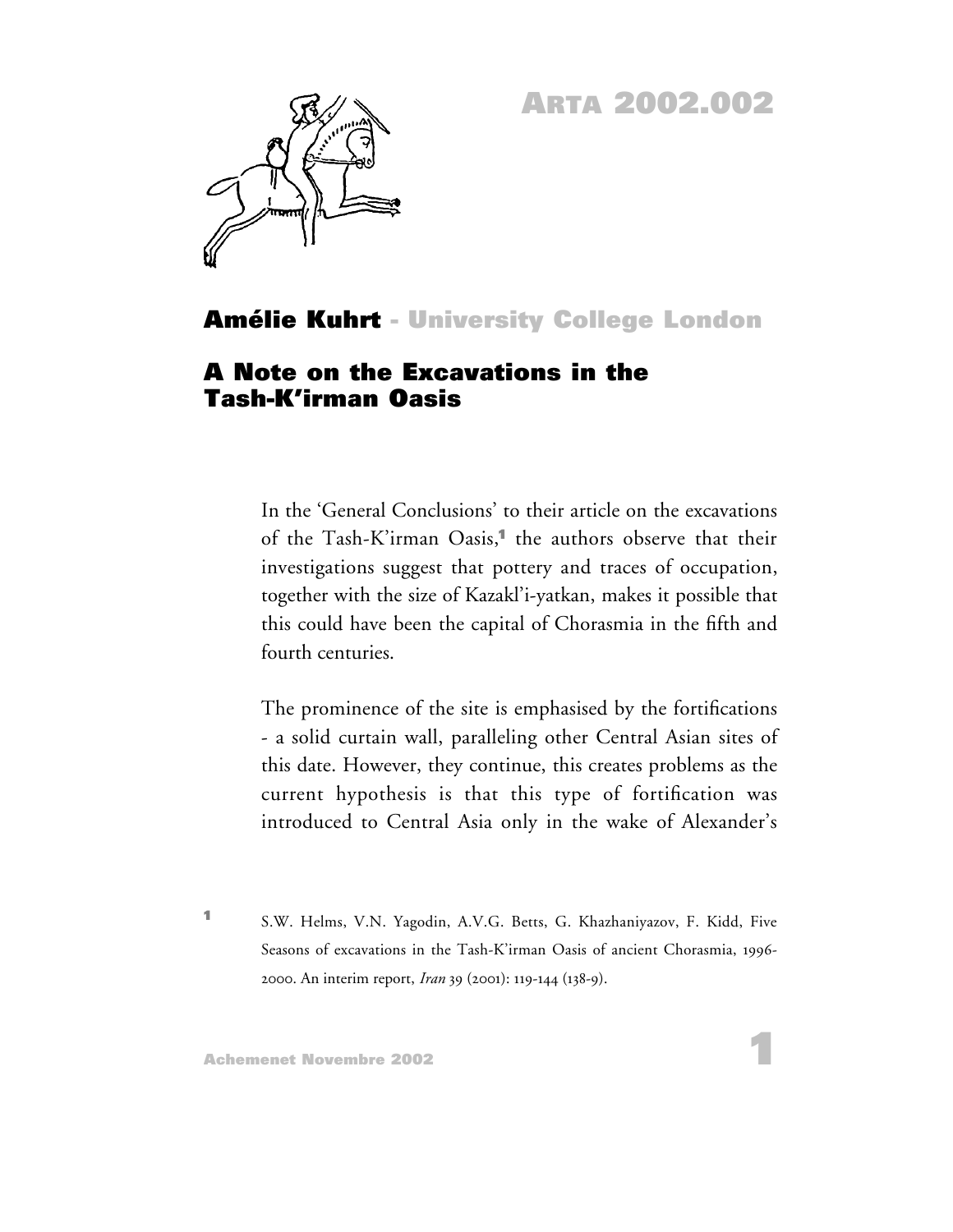

invasion, in response to his use of mechanised siege craft, *i.e.* the torsion catapult, invented some time around 390 BC in the west. The idea is based on Diodorus' account of the siege of Motya by the Syracusan tyrant, Dionysius I, **<sup>2</sup>** which is the first reliable attestation of the use of siege-towers and arrow-firing catapults in classical Greek warfare.**<sup>3</sup>**

Helms *et al.*, therefore, suggest tentatively that we should visualise Central Asian leaders taking the idea of these, to them novel, techniques home with them only in the late fourth century, after seeing Alexander in action.

There may, however, be another way out of this conundrum. In an article published in 1994,**<sup>4</sup>** P. Briant discussed the fifth century siege ramp found at Old Paphos on Cyprus, together with 422 sling stones, ranging in weight from 2.7 to 21.8 kg,**<sup>5</sup>** and the excavator's eventual conclusion that these must have been fired by the Persians during their siege of Paphos in

**<sup>5</sup>** F.G. Maier, Ausgrabungen in Alt Paphos: Stadtsmauer und Belagerungswerke, *Archäologischer Anzeiger* 1967: 303-330.

**<sup>2</sup>** Diodorus Siculus 14.49ff.

**<sup>3</sup>** It is thought that Dionysius may have adopted some of these ''techniques from Carthage" (see further, *Oxford Classical Dictionary* (3rd ed., 1996), s.v. 'siegecraft, Greek'.

**<sup>4</sup>** P. Briant, À propos du boulet de Phocée, *Revue des Études Anciennes* 96 (1994): 111-114.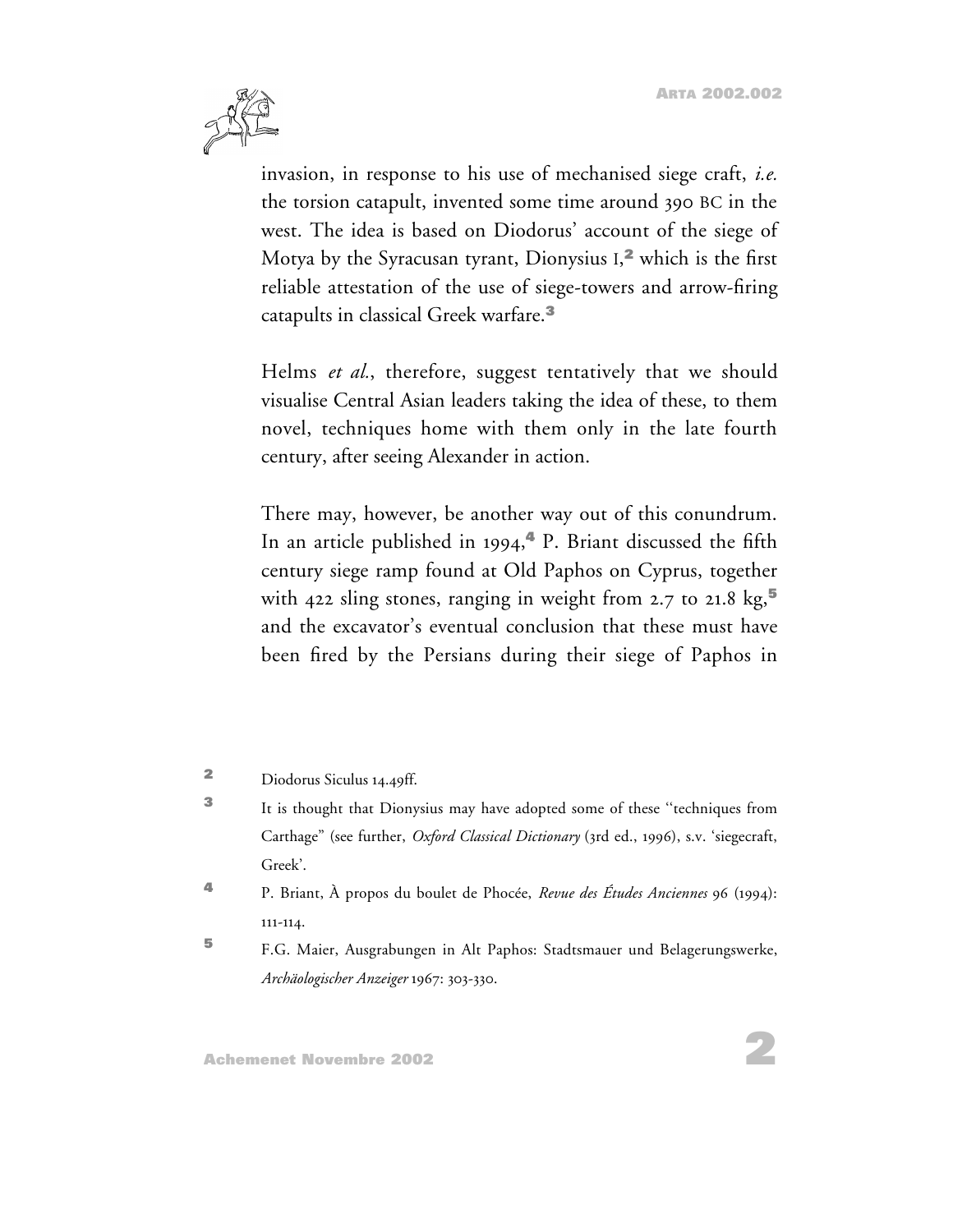

498/7 B C. **<sup>6</sup>** Given their weight, this can only have been achieved by using a catapult. Briant goes on to point to the find of an identically shaped sling stone, weighing 22 kg, at Phocaea (Ionia), datable to the Persian siege under Harpagus,  $c. 540.$ <sup> $\textdegree$ </sup>

If the excavators of Paphos and Phocaea are right in their datings and deductions,**<sup>8</sup>** then the hypothesis that the torsion catapult was used for the first time in early fourth century Sicily must be abandoned. Rather, the Phocaean and Paphian evidence suggests that the Achaemenids were familiar with the implement from the earliest days of their expansion.

None of this, of course, solves the question of where the technique originated, but it suggests that the problem of the 'direction of influence', raised by the excavators in relation to the Chorasmian sites,**<sup>9</sup>** does not exist in the form they envisage. The torsion catapult may well have been borrowed

- **<sup>6</sup>** F.G. Maier, Ausgrabungen in Alt Paphos: sechster vorläufiger Bericht: Grabungskampagne 1971 und 1972, *Archäologischer Anzeiger* 1974: 26-48. The siege is mentioned, implicitly, in the context of the Ionian Revolt, by Herodotus 5.115.
- **<sup>7</sup>** Ö. Özyigit, The city walls of Phokaia, *Revue des Études Anciennes*, 96 (1994) 77- 110; for the siege, see Herodotus 1.164.
- **<sup>8</sup>** For references to debates on the interpretation, see P. Briant, *Bulletin d'histoire achéménide* (I) (= *Topoi* Suppl. I), Lyon 1997, 28, n. 48; *idem*, *BHAch* II, Paris 2001: 84, n. 146.
- **<sup>9</sup>** Helms *et al.*, 2001: 139.